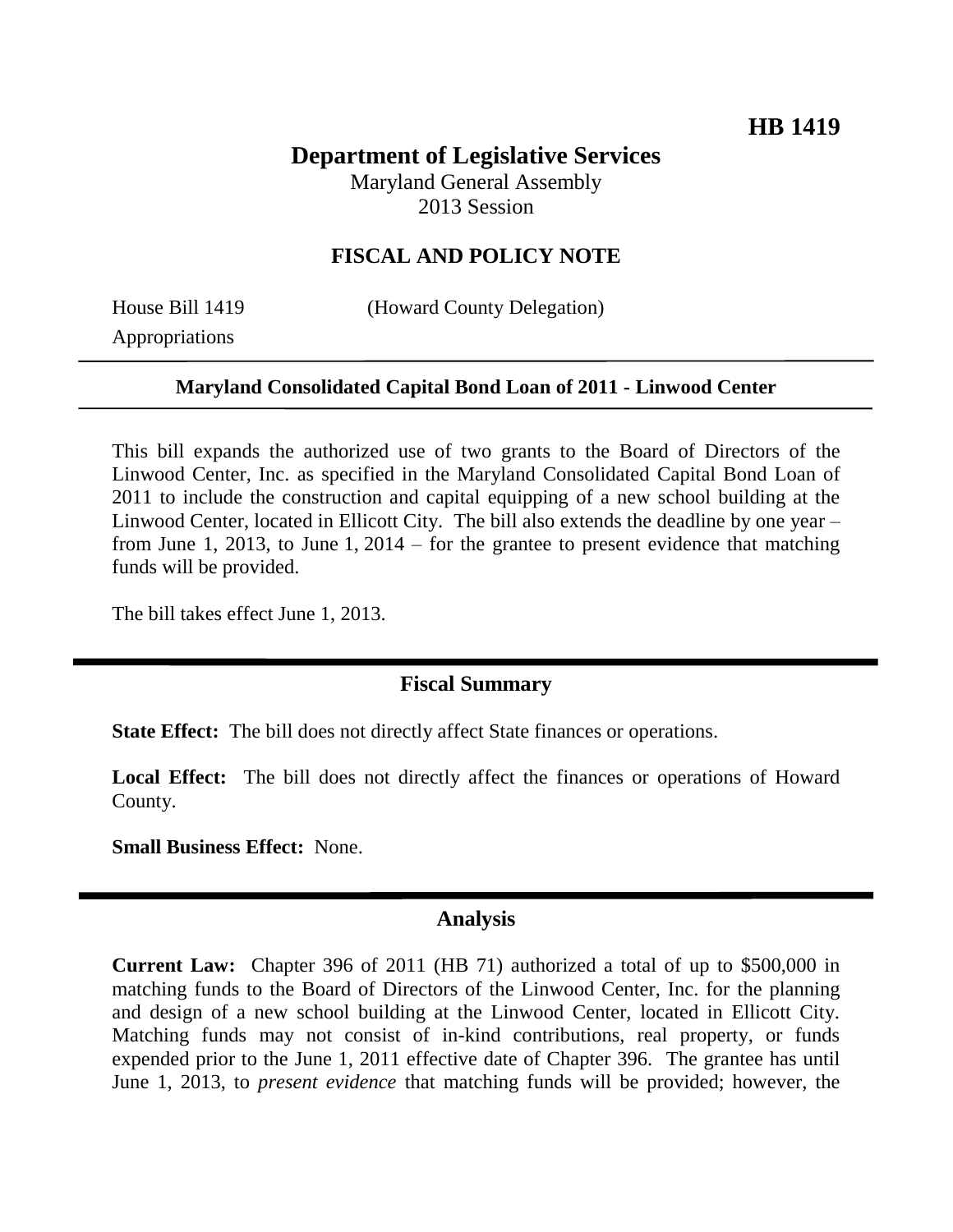*proceeds* of the loans must be expended or encumbered by the Board of Public Works by December 1, 2014. If any funds remain unexpended or unencumbered after December 1, 2014, the amount of the unexpended or unencumbered authorizations must be canceled. Chapter 396 authorized two separate grants totaling \$500,000 for this project. The bill's changes apply to both grants.

Chapter 444 of 2012 (SB 151) authorized a total of up to \$500,000 in matching funds to the Board of Directors of the Linwood Center, Inc. for the planning, design, construction, and capital equipping of a new school building at the Linwood Center, located in Ellicott City. Matching funds may not consist of in-kind contributions, real property, or funds expended prior to the June 1, 2012 effective date of Chapter 444. The grantee has until June 1, 2014, to present evidence that the matching funds will be provided. If any funds remain unexpended or unencumbered after December 1, 2015, the amount of the unexpended or unencumbered authorizations must be canceled.

Chapter 483 of 2010 (SB 142) authorized up to \$500,000 in matching funds to the Board of Directors of the Linwood Center, Inc. for the planning and design of a new school building at the Linwood Center, located in Ellicott City. Matching funds may consist of real property, but they may not consist of in-kind contributions or funds expended prior to the June 1, 2010 effective date of Chapter 483. The grantee had until June 1, 2012, to present evidence that the matching fund would be provided. If any funds remained unexpended or unencumbered after June 1, 2012, the amount of the unexpended or unencumbered authorizations had to be canceled.

Chapter 485 of 2009 (HB 102) authorized up to \$150,000 in matching funds to the Board of Directors of the Linwood Center, Inc. for the planning and design of a new school building at the Linwood Center, located in Ellicott City. Matching funds may consist of real property, but they may not consist of in-kind contributions or funds expended prior to the June 1, 2011 effective date. The grantee had until June 1, 2011, to present evidence that the matching fund would be provided. If any funds remained unexpended or unencumbered after June 1, 2011, the amount of the unexpended or unencumbered authorizations had to be canceled.

**Background:** In operation since 1955, the Linwood Center, Inc., a nonprofit organization, provides school and residential services for children with autism and supported employment and community-based residential services for adults with autism. Linwood is one of the very few autism-specific programs in the United States and one of only two programs in Maryland that provides combined educational and residential programs under one "service umbrella." These programs are approved by the Maryland State Department of Education and licensed by the Department of Human Resources and the Developmental Disabilities Administration. Linwood also provides a full range of autism-specific "lifespan services," providing program continuity from childhood into

HB 1419/ Page 2